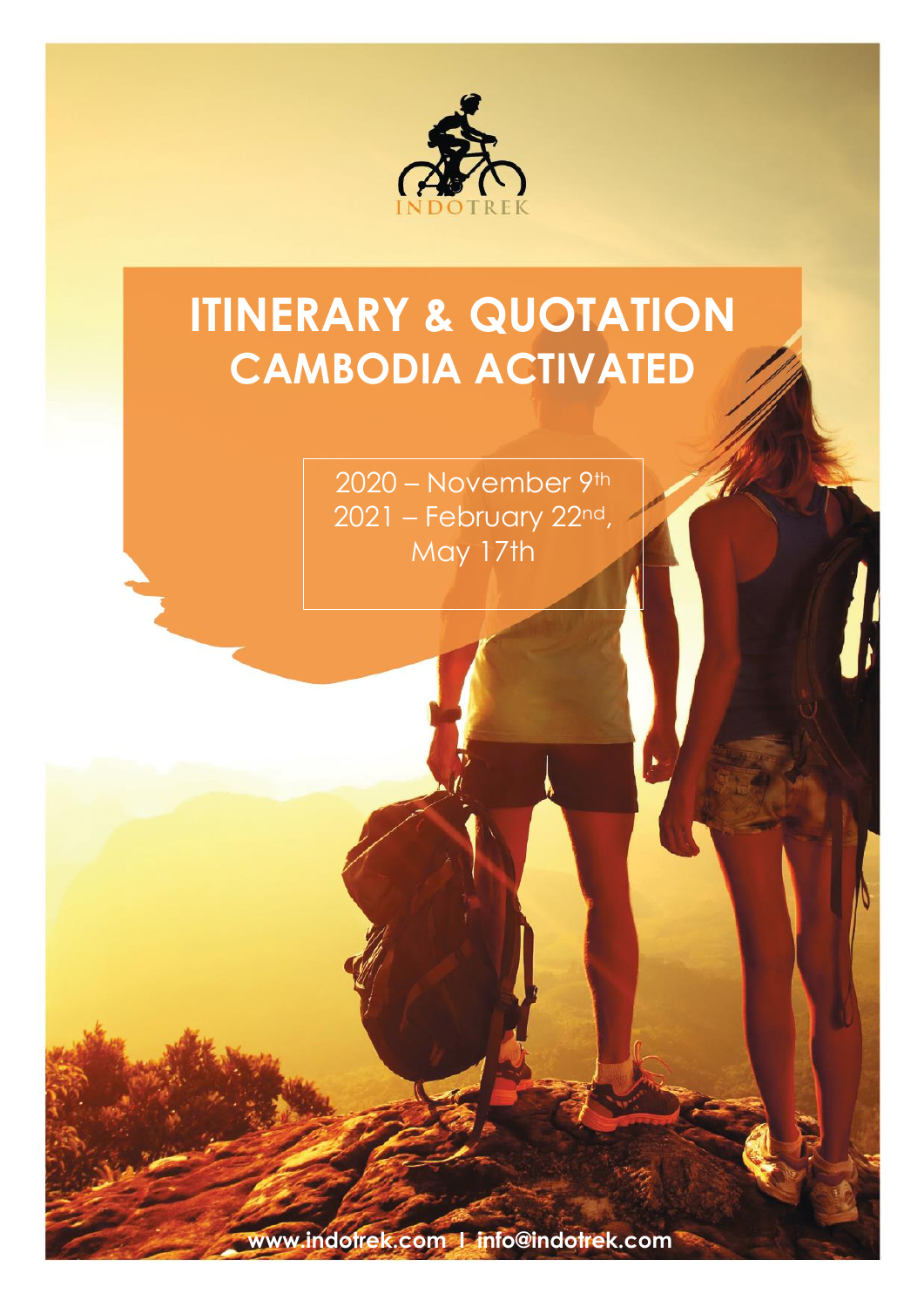

### **ITINERARY & QUOTATION FOR JOIN-IN TRIP**

| <b>TRAVEL AGENT</b>                      | <b>BROCHURE</b>                                                 |
|------------------------------------------|-----------------------------------------------------------------|
| <b>GROUP NAME</b>                        | 02-12 PERSONS                                                   |
| <b>NAME OF TOUR</b>                      | <b>CAMBODIA ACTIVATED 10 DAYS</b>                               |
| <b>COUNTRY</b>                           | <b>CAMBODIA</b>                                                 |
| <b>ACTIVITY</b>                          | <b>MULTI ADVENTURE</b><br><b>CYCLING, KAYAKING, TREKKING</b>    |
| <b>ADVENTURE</b><br><b>GRADE/FITNESS</b> | <b>EASY - MODERATE / AVERAGE FITNESS AND</b><br><b>MOBILITY</b> |
| <b>ROOM TYPE</b>                         | <b>TWIN SHARED</b>                                              |
| <b>VALIDITY OF PRICE</b>                 | May 2020 - Sep 2021                                             |
| <b>PREPARED BY</b>                       | Mai Nguyen (Ms.)                                                |
| <b>EMERGENCY CONTACT</b>                 | Adam de Lancey: +84 707 377 285                                 |

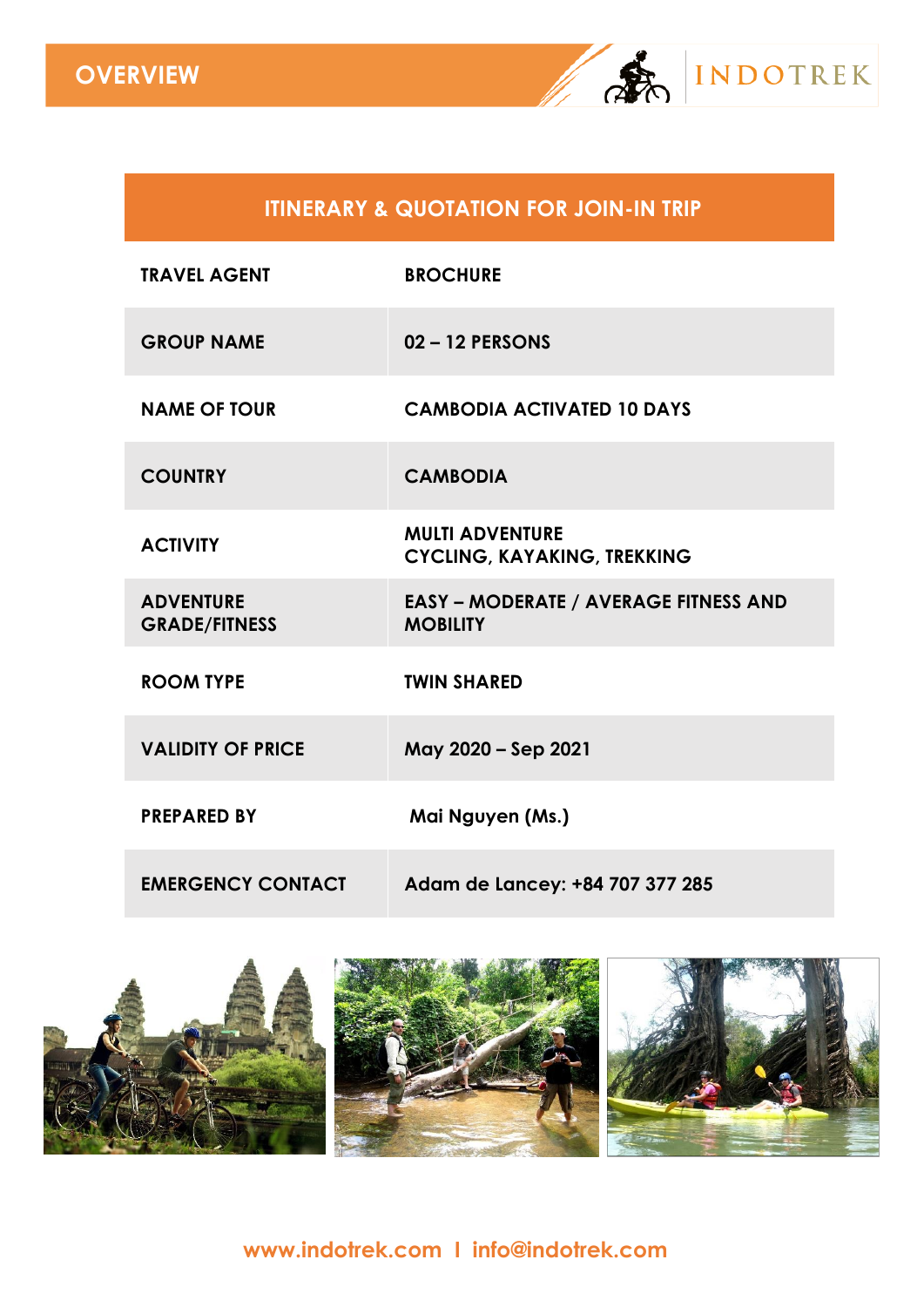

## **\*\*ITINERARY OVERVIEW\*\***

#### **B: BREAKFAST, L: LUNCH, D: DINNER**

| Day    | <b>Location</b>                                            | <b>Accommodation</b>      | <b>Room</b><br>Category | <b>Meals</b>   |
|--------|------------------------------------------------------------|---------------------------|-------------------------|----------------|
| Day 1  | <b>Phnom Penh arrival</b>                                  | <b>Home Chic Hotel</b>    | Superior                | D              |
| Day 2  | Phnom Penh – Koh Dach Silk<br><b>Island - Kampong Cham</b> | The LBN Asian Hotel       | <b>ROH</b>              | B, L           |
| Day 3  | Kampong Cham – Kratie                                      | Homestay                  | <b>Standard</b>         | <b>B, L, D</b> |
| Day 4  | Kratie – Dolphins – Steung Treng                           | <b>Golden River Hotel</b> | <b>ROH</b>              | B, L           |
| Day 5  | Steung Treng - O'Svay Village -<br><b>Rattanakiri</b>      | <b>Tree Top Eco-Lodge</b> | <b>ROH</b>              | B, L           |
| Day 6  | <b>Trek to Kaoh Piek</b>                                   | <b>Tree Top Eco-Lodge</b> | <b>ROH</b>              | B, L, D        |
| Day 7  | Rattanakiri – Steung Treng –<br><b>Siem Reap</b>           | Le Jardin d'Angkor        | <b>Deluxe</b>           | B, L           |
| Day 8  | <b>Roluos temple and Angkor Wat</b><br>biking              | Le Jardin d'Angkor        | <b>Deluxe</b>           | B, L           |
| Day 9  | Kulen mountain: Hike and bike                              | Le Jardin d'Angkor        | <b>Deluxe</b>           | <b>B, L, D</b> |
| Day 10 | <b>Departure</b>                                           | N/A                       | N/A                     | B              |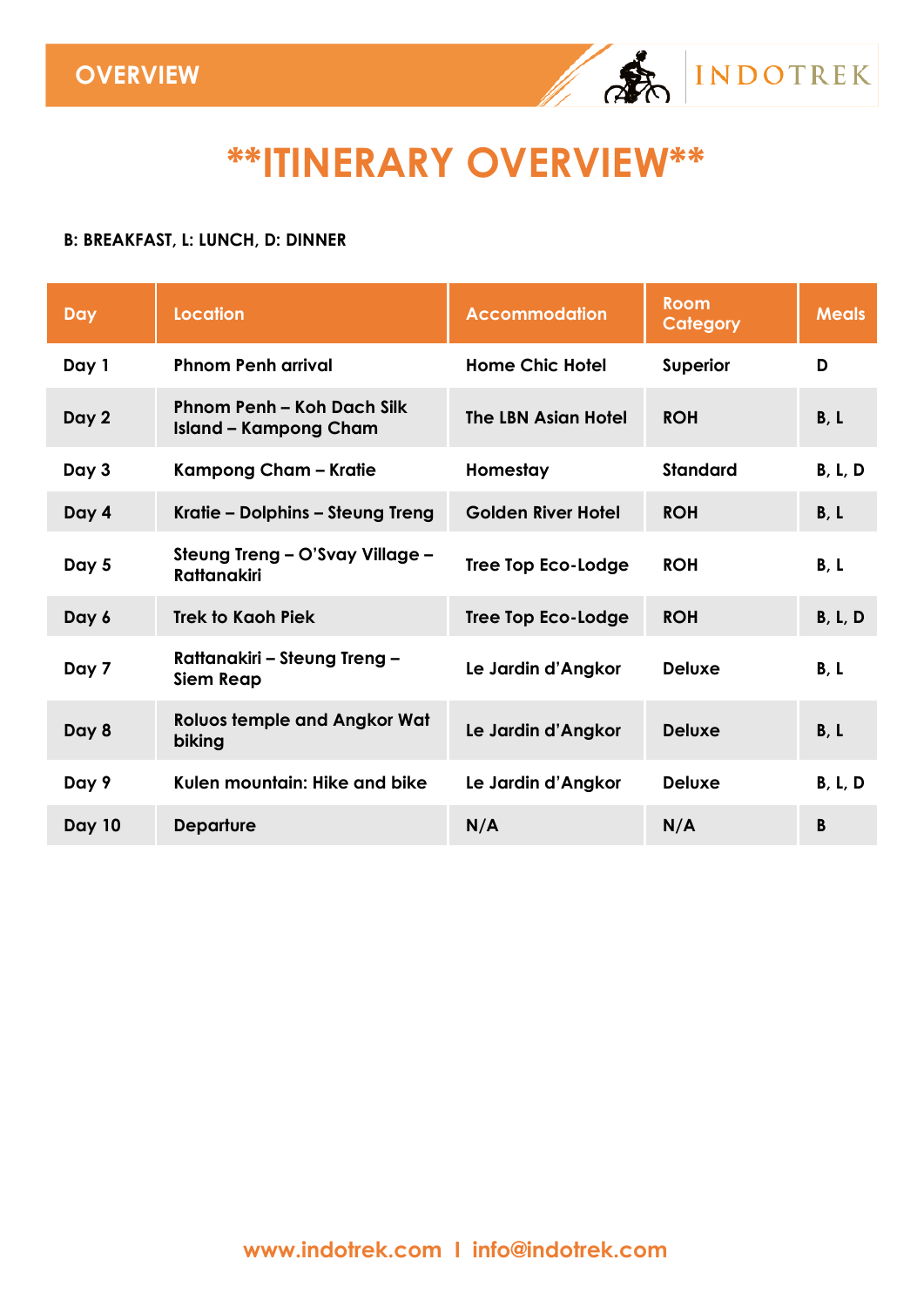## **INDOTREK**

**From the moment you step off the plane in Phnom Penh, often referred to as the tarnished pearl of Asia, you know you are certainly somewhere very different. Once your senses adjust, hop on your bicycle for a trip of a life time through some of the most stunning scenery in Southsast Asia. The temples of Angkor will leave you breathless.** 

#### **Day 1 – Phnom Penh arrival**

**Optional service:** Upon arrival Phnom Penh International Airport, after clearing all customs procedures, walk to the main exit gate, you will be met by representative carrying Trails of Indochina signboard with your name on it. If you are unable to locate representative, please call our Customer Care Manager for immediate assistance on (855) 12 330 432 . If any emergency, please contact to our General Manager (855) 12 373 047. Transfer from airport to your hotel.

Rendezvous at your group's hotel in Phnom Penh in time for a pre-trip group meeting at 18:00. Enjoy the welcome dinner in local restaurant with **Khmer cuisine**.

#### **Meal: Dinner**

#### **Accommodation: Home Chic Hotel/ Superior**

Address: Sangkat BKKI, Khan Chamkarmon, Tel: (+855)23 98 67 68/ 11 84 64 84. Fax: https://www.homechichotel.com

#### **Day 2 – Phnom Penh – Koh Dach Silk Island – Kampong Cham**

Following breakfast, take a short transfer to the northeast of Phnom Penh to **Koh Dach Island**, which is renowned for the thousands of **silk weavers** and the quality of the silk they produce. The island itself is a rural paradise, an oasis of tranquility. Take a boat across the **Mekong River** to the island, from here we pick up our bicycles and start our ride through the picturesque countryside and rice paddies. Stop at local family home to observe their silk work still woven on old looms. Put our **bikes on the ferry and cruise** to the other side of the river and continue peddling along river bank. We finish our ride at the pier, hop on your transport and transfer to **Kampong Cham**, a peaceful town on the banks of the Mekong River.

**Cycling distance: Approx. 40 km Difficulty: Easy Meals: Breakfast, Lunch**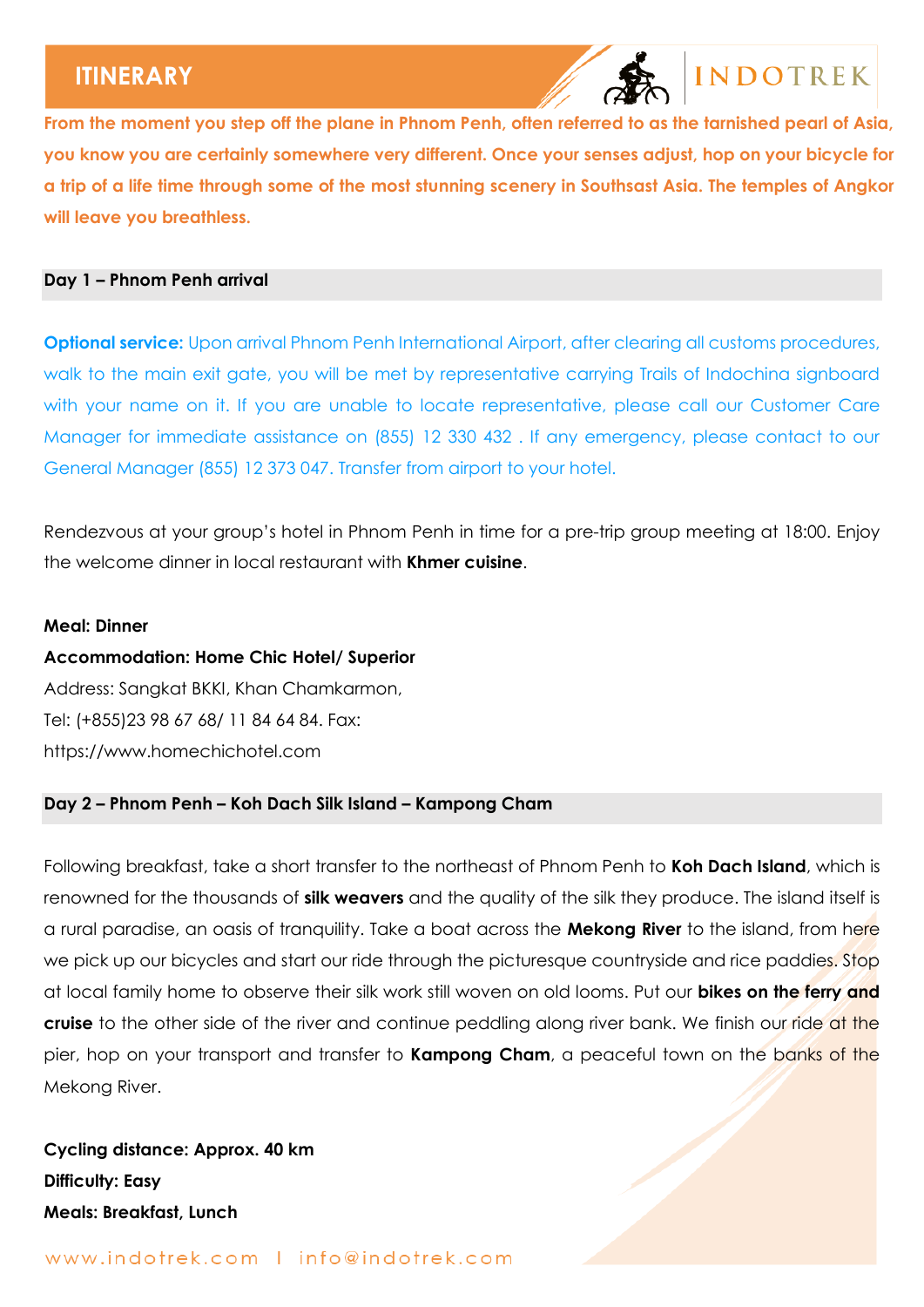

**Accommodation: The LBN Asian Hotel/ROH Add: Along the road of Kampong Cham River Park, St Preah Sihanouk, Kampong Cham, Kampong Cham Province Tel: +855 71 338 8974/5**

#### **Day 3 – Kampong Cham – Kratie**

A full day ride will take us to **Kratie**, a little town on the **Mekong River**, which is known for sightings of the rare, fresh water **Irrawaddy Dolphins**.

After breakfast, we cycle along the **Mekong Trail**. The ride takes us through one of the Mekong's 'biodiversity hot spots' where non-government organizations are working with local communities to survey and protect the biological richness of the river. The ride winds through rice paddy scenery and small traditional Khmer villages.

After a 20 km ride we will stop at **Phnom Hanchey temple**, sitting atop a hill from where you can see a fantastic view of the mighty Mekong. We continue to **Steung Trong** to take the ferry to the other side of the river and enjoy a **picnic lunch**. Then we continue to cycle along the river, passing through the biggest Muslim or Cham area in Cambodia, then we continue on till we get to **Chhloung** where we continue to **Kratie**. On arrival we will take the ferry across to Trong Island for **cooking class** at the home of **Mrs Cheata**. Overnight at Homestay.

**Cycling distance: Approx. 50 km Difficulty: Easy/Moderate Meals: Breakfast, Lunch, Dinner Accommodation: Homestay**

#### **Day 4 – Kratie – Dolphins – Steung Treng**

Following breakfast, we take a **horse cart ride** around the island to **plant a tree for the community** then return to the home stay to say goodbye to our hosts and **board the ferry to Kratie**. Enjoy 1 hour riding to the market to see the local daily life and know how they make their living. Then we head to **Prey Kampy** to catch the boat to see the freshwater dolphins and ride to **Steung Treng** while enjoying a scenic along the Mekong River. You will pass through typical Cambodian countryside with views of rice paddies and Khmer **traditional stilt houses**. Stung Treng is Cambodia's most remote province, wedged into the far north of the country near the **Laos Border**.

**Cycling distance: Approx. 50 km Difficulty: Easy/Moderate**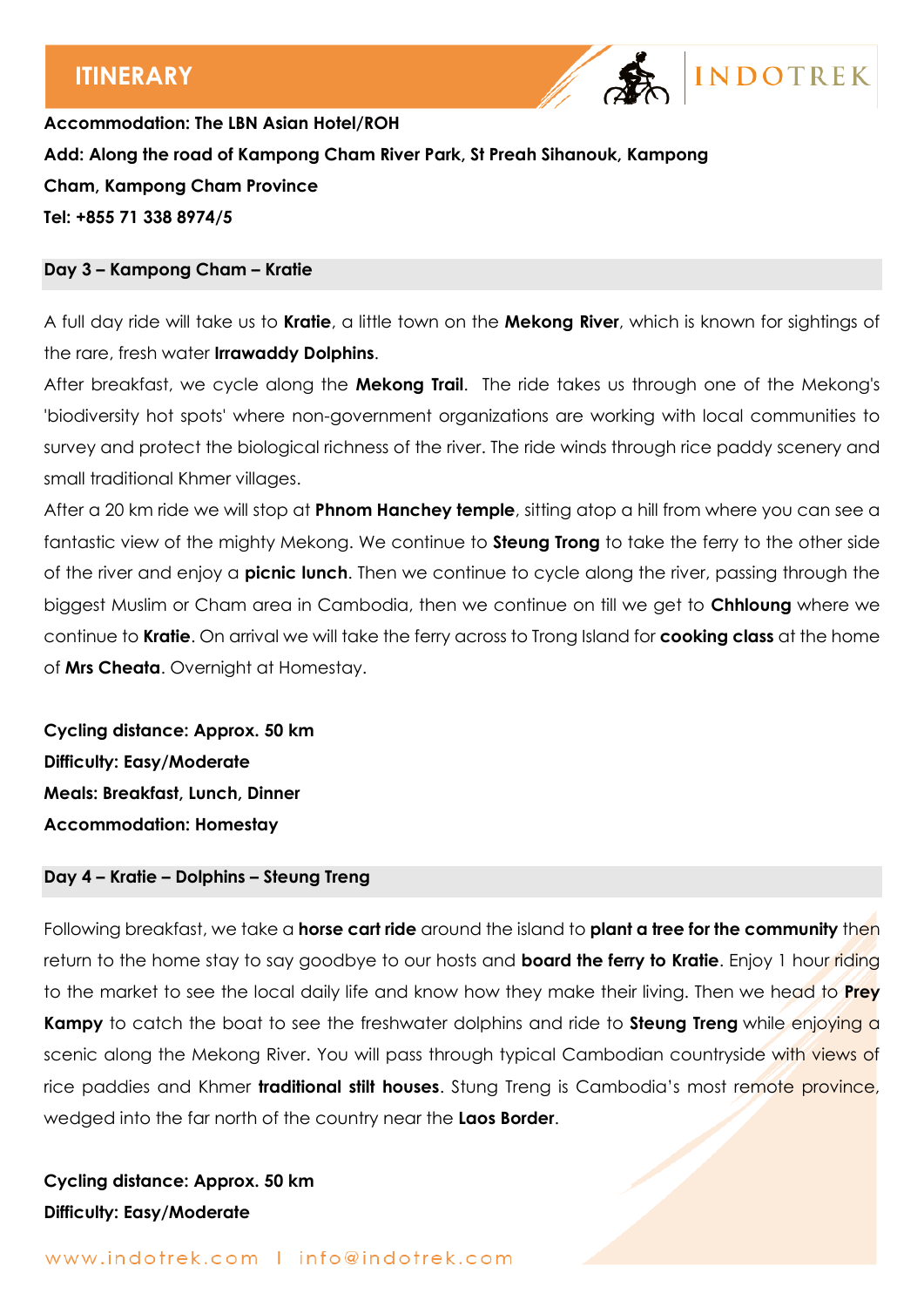

**Meals: Breakfast, Lunch Accommodation: Golden River hotel - ROH [www.goldenriverhotel.com](http://www.goldenriverhotel.com/)**

#### **Day 5 – Steung Treng – O'Svay Village – Rattanakiri**

Following breakfast, we head north along the Mekong River to the **village of O'Svay**. This authentic village is situated near the Lao border. From here we enjoy our **full-day kayaking trip** down river. We paddle through the **remote flooded forests** of Cambodia's amazing **Ramsar Wetlands**. Many varieties of birds live in these forests. Picnic lunch is provided en route. We finish paddling in early afternoon and drive to **Rattanakiri**.

**Kayaking: Approx. 4 – 5 hours Meals: Breakfast, Lunch Accommodation: Tree Top Eco-Lodge – ROH Add: 78A, Banlung, Cam-pu-chia Tel: (855) 12 490 333**

**[www.treetop-ecolodge.com](http://www.treetop-ecolodge.com/)**

#### **Day 6 – Trek to Kaoh Piek**

Following breakfast at our hotel, we depart for **Tonle San**, then board a private boat for the 45 minutes **cruise to Koh Piek.** From here we commence trekking through quiet **jungle trails** and footpaths. On the way we will see isolated farmhouses, cross a few streams, a bamboo forest and secondary forests. We **trek** up a hill where we can get great views of the **primary jungle** canopy. Return to the river where we **ride the rapids** and continue to a village. The **Tonle San River** shows her beauty as a green silver stream contrasting against the jungle and remote mountains. Then it's back to the hotel.

**Trekking: 4 – 5 hours Boating: Approx. 45 minutes Difficulty: Moderate Meals: Breakfast, Lunch Accommodation: Tree Top Eco-Lodge – ROH Add: 78A, Banlung, Cam-pu-chia Tel: (855) 12 490 333 [www.treetop-ecolodge.com](http://www.treetop-ecolodge.com/)**

www.indotrek.com | info@indotrek.com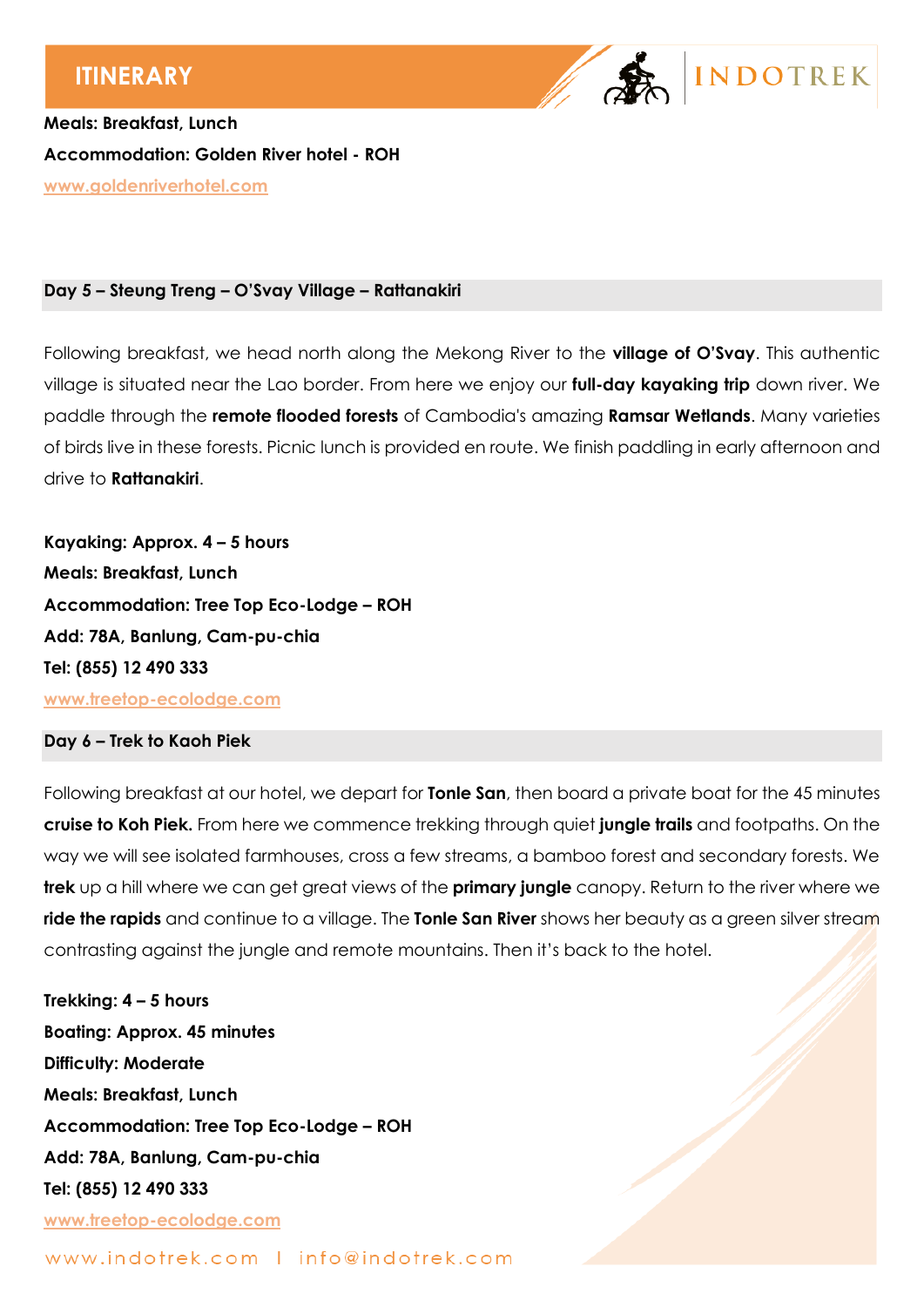

#### **Day 7 – Rattanakiri – Steung Treng – Siem Reap**

Today, we will take a full day's drive to Siem Reap. There is time for early morning shopping at the **Banlung market**, before our transport takes us on a scenic route to **Siem Reap** via **Stung Streng**. Overnight in Siem Reap.

**Transfer: Approx. 9 hours Meals: Breakfast, Lunch Accommodation: Le Jardin d'Angkor – Deluxe Add: 002, Sala Kamreuk Road, Sala Kamreuk Village, Sangkat Sala Kamreuk, Krong Siem Reap Tel:** (**855) 63 766 142**

#### **[www.lejardindangkor.com](http://www.lejardindangkor.com/)**

#### **Day 8 – Roluos temple and Angkor Wat biking**

Today you will start to visit the **Roluos temple group**. We ride on quiet country roads passing through villages, Khmer pagodas, lotus ponds and rice paddies. Enjoy the peaceful ambience of the countryside. The ruins of Roluos are among the oldest Khmer monuments in the area, dating back to the 9th century reign of King Indravarman I. Witness the evolution of these magnificent temples from the early days of the Khmer empire up to its peak with the Angkor temples in the 13th century. There are three key Hindu structures that remain at Roluos; **Lolei, Bakong** and **Preah Ko**, which were all part of the ancient city of Hariharalaya. You will have the chance to peacefully explore the temples and soak up the local atmosphere away from the crowds. Cycle back to the town to explore **Angkor Wat** with stops at the **Death Gate, Victory Gate, Terraces of Elephants and Leper King,** and **Srah Srang**. Then enjoy watching the sunset from **Phnom Bakeng**.

**Cycling distance: Approx. 45 km Difficulty: Moderate Meals: Breakfast, Lunch Accommodation: Le Jardin d'Angkor – Deluxe Add: 002, Sala Kamreuk Road, Sala Kamreuk Village, Sangkat Sala Kamreuk, Krong Siem Reap Tel:** (**855) 63 766 142 [www.lejardindangkor.com](http://www.lejardindangkor.com/)**

**Day 9 – Kulen Mountain: Hike and bike**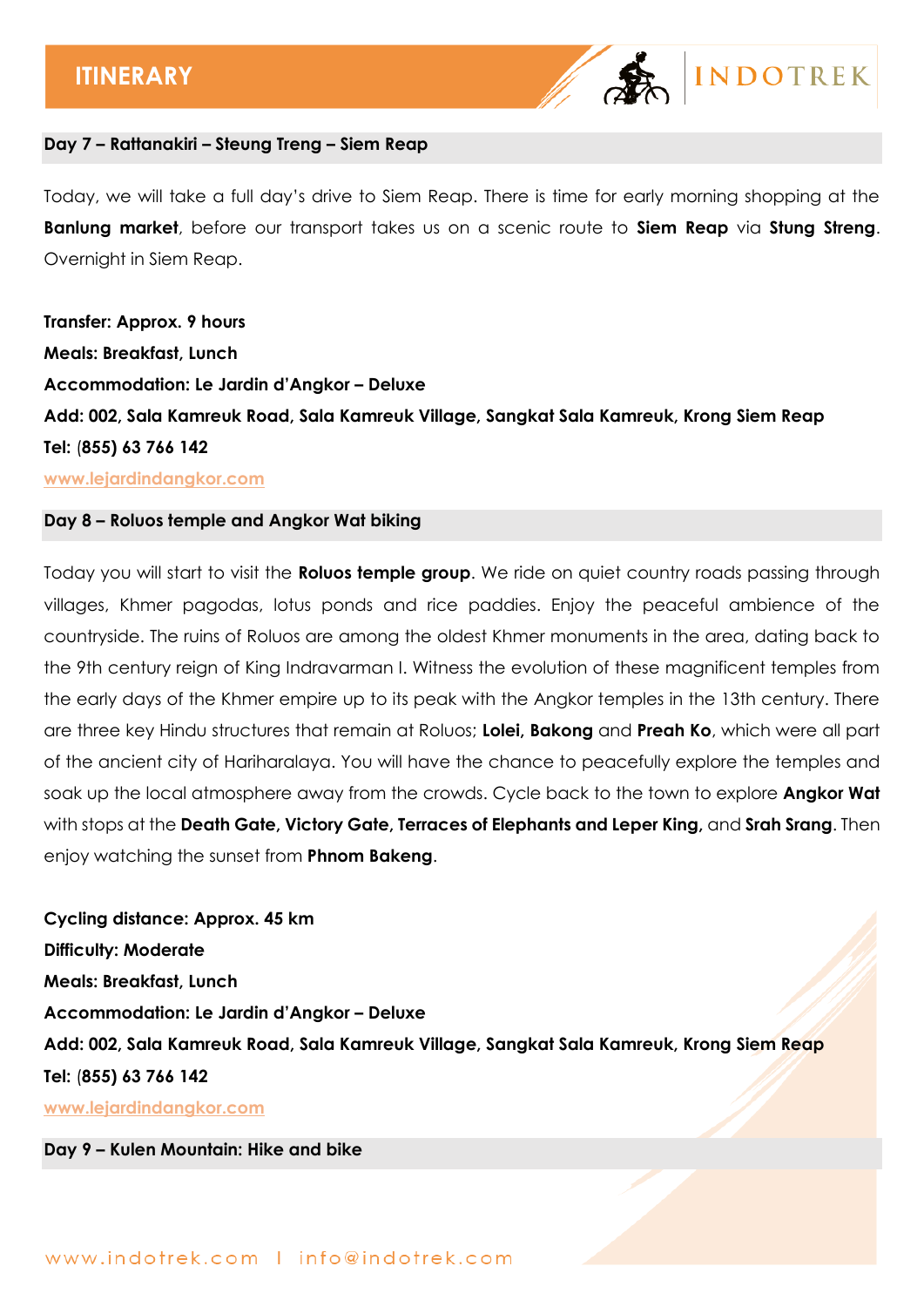## **INDOTREK**

Today we bike and hike to explore Siem Reap and surrounds. We leave Siem Reap after breakfast and ride 36km to **Kulen Mountain**. Enjoy riding on quiet dirt roads via **Kravanh temple**, **Bantey Kdei, Sras Srang and Phnom Bok.** We drop our bikes at Rattanak Tey Pagoda and **climb Kulen Mountain** by foot. After 88 steps we reach Pres Ang Chup and stop for a short break before continuing the next 100 steps. Continue 4km to big Nevena (Pres Ang Thom) passing the **river of 1000 Linga**. Enjoy a picnic lunch box near the **waterfall**. We hike back to the pagoda where our vehicle is ready to transfer us to Siem Reap. Then we will enjoy the farewell dinner at local restaurant. Overnight in Siem Reap.

**Cycling distance: Approx. 50 km Hiking: Approx. 1.5 hour Difficulty: Moderate Meals: Breakfast, Lunch, Dinner Accommodation: Le Jardin d'Angkor – Deluxe Add: 002, Sala Kamreuk Road, Sala Kamreuk Village, Sangkat Sala Kamreuk, Krong Siem Reap Tel:** (**855) 63 766 142 [www.lejardindangkor.com](http://www.lejardindangkor.com/)**

**Day 10 – Departure (Own ticket)**

Free time at leisure, check-out time standard is at 12:00.

**Optional service: transfer out from your hotel to airport with guide for your onward flights.** 

**Meals: Breakfast**

## **\*\*\* ENDS OF SERVICE \*\*\* HAVE AN AMAZING ADVENTURE WITH INDOTREK!**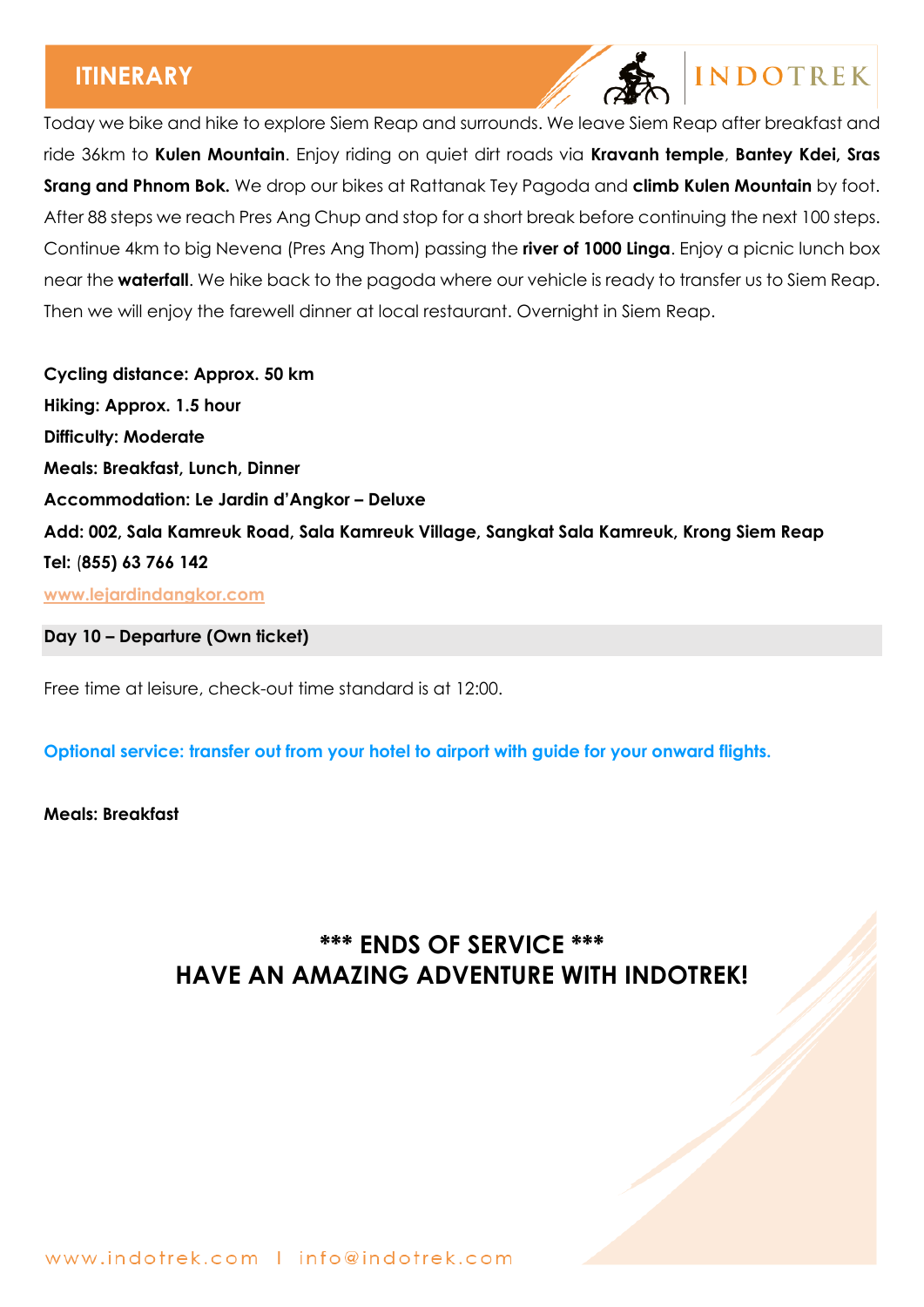

### **PRICE IS QUOTED IN USD PER PERSON BASED ON A TWIN SHARED BASIS**

Please note this proposal is a quote only, valid until Apr. 2020 The tour price is included hotel tax and hotel service charges.

| <b>PRICE PER PERSON</b>  | US\$1,519      |
|--------------------------|----------------|
| <b>SINGLE SUPPLEMENT</b> | <b>USD 164</b> |

Please note:

- This price may vary due to changes in activities, hotels, and other unexpected contingencies
- Additional charge for Guide during Khmer New Year
- Addition room charge for Khmer New Year, Chinese New Year , … at Golden River **Hotel**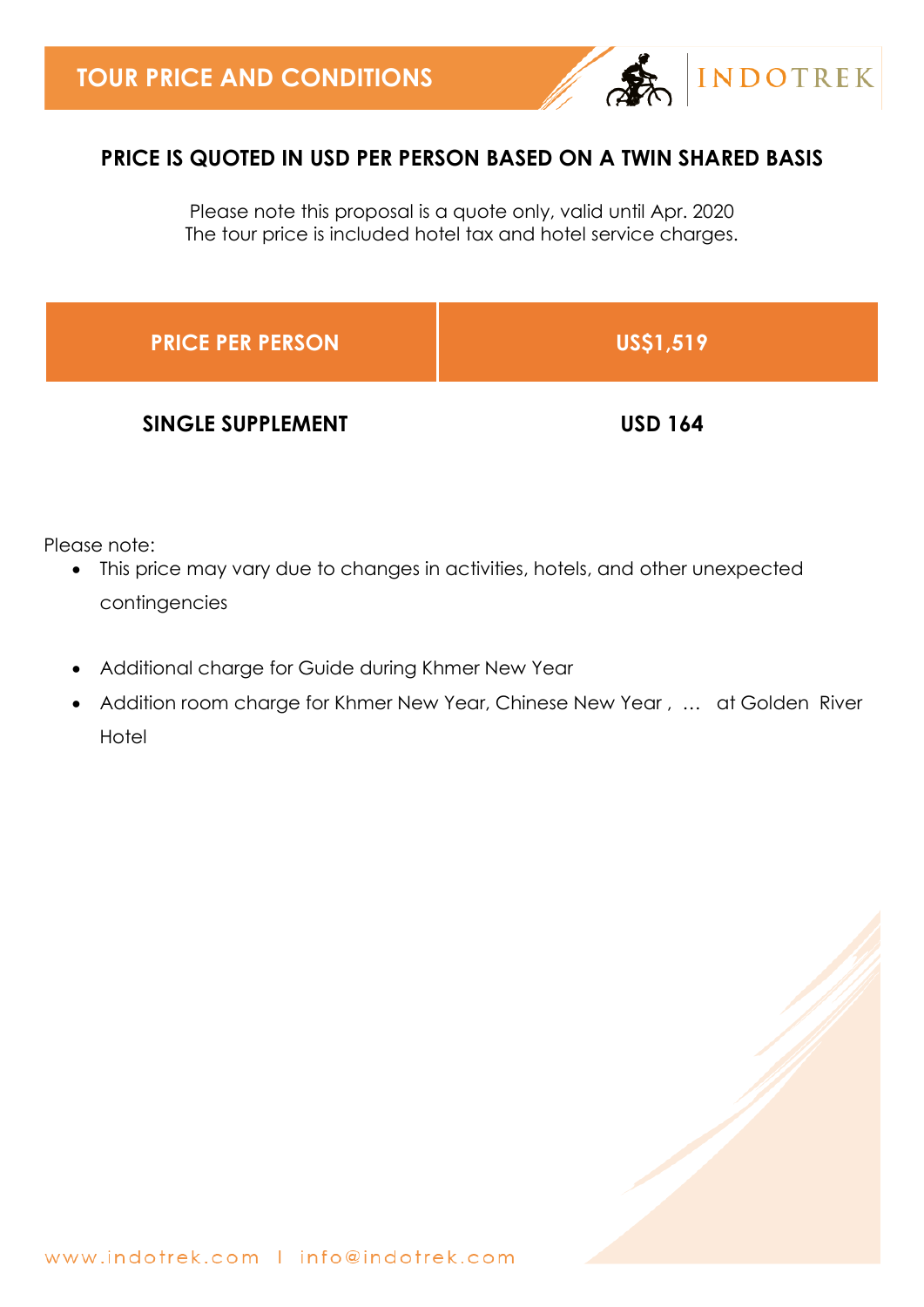## **TOUR PRICE AND CONDITIONS**



### **INCLUSIONS EXCLUSIONS**

- Experienced English speaking local guides.
- **Private transportation by air**conditioned vehicle for transfer.
- $\Box$  Bicycle rental and helmet for cycling days.
- $\Box$  Support truck for group from 5 pax and up on cycling days
- Support Mechanic for group from 07 pax up for cycling days
- Meals as mentioned in the itinerary.
- Bottled drinking water for sightseeing.
- Snack and fresh fruit for cycling day.
- All sightseeing entrance fee where required in the itinerary.
- Accommodation in twin/double shared room in hotel with daily breakfast.
- 
- International flight to Phnom Penh /from Siem Reap.
- Visas where required.
- □ Travel Insurance. We highly recommend purchasing travel insurance from home.
- Personal expenditure (telephone, laundry, shopping and so on…)
- □ Tips for guide, driver, porters. We recommend 5 USD/person/day for guide, 3 USD/person/day for driver and 3 USD/person/hotel when you check in/out. This is for guidance only.
- **Beverage and alcoholic drinks.**
- Any other services not clearly mentioned on itinerary and trip inclusive portion.

Basic first aid kit.

#### **NOTES**

- **E** There is surcharge for travelling on Khmer New Year, please check with your consultant for date confirmation.
- Addition charge for Guide during Khmer New Year USD20/day.
- **P** Please note that this proposed itinerary is subject to availability. We will only proceed with all reservations upon receiving your written confirmation. We recommend your confirmation as early as possible to.
- Flight times and the daily order of sightseeing are subject to change.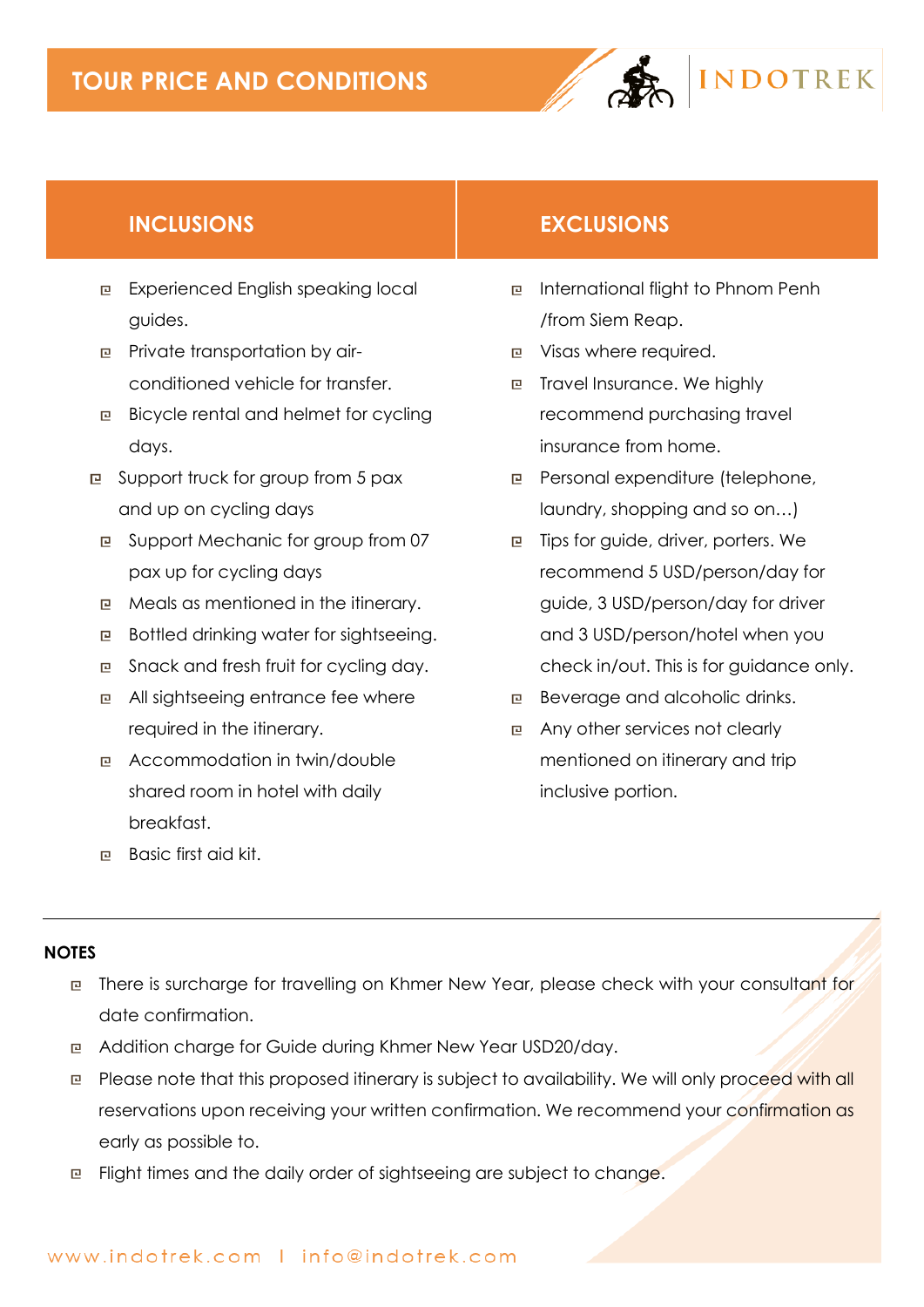

- □ Transfer times are approximate and subject to local conditions at the time of travel.
- All flight times are local.
- All cycling and trekking/walking distances displayed are approximate and subject to the guests' ability and availability of the route, the guide will use his discretion to ensure safety and comfort for all participants.
- All Destinations: Our guides are briefed not to promote or recommend any specific shopping outlets, curio stores, gem factories or outlets. INDOTREK operates a strict policy on this matter. Should your guide recommend any form of shopping or any other commercial activity outside of what may have been included in this itinerary, INDOTREK can accept no responsibility should you decide to accept any such recommendations.

#### **DISCLAIMER**

Hotels and services in the itinerary are proposed for your review only. We will book services once we receive your official booking requirement and payment. Booking status will be advised afterward. In case we cannot book hotel as we initially proposed due to their unavailability, we will choose a similar hotel in the same category and discuss with you for your final approval as the price may change.

Hotel check out is normally 12:00pm but sometimes earlier. Check in is after 14:00pm. Early check in and late checkout is subject to availability only.

Although it is our intention to operate the itinerary as detailed in the proposal, we cannot be held responsible for any last minute changes made as a result of climatic conditions, alterations to flight schedules or other operational factors.

**Singles Joining** – If you are joining a trip as a solo traveler please add the single supplement to the trip price. If you are willing to share a room please let us know and we will do our best to find someone for you to share with, we will inform you before finalizing the final payment of the trip.

#### **BOOKING AND PAYING FOR YOUR HOLIDAY**

A non-refundable deposit of 30% of total trip cost per person is required to confirm your tour. Please note that the full balance, as indicated on our confirmation which will be sent to you, is due 45 days before your departure date. If you are booking within 45 days of your departure date the full amount

#### www.indotrek.com | info@indotrek.com